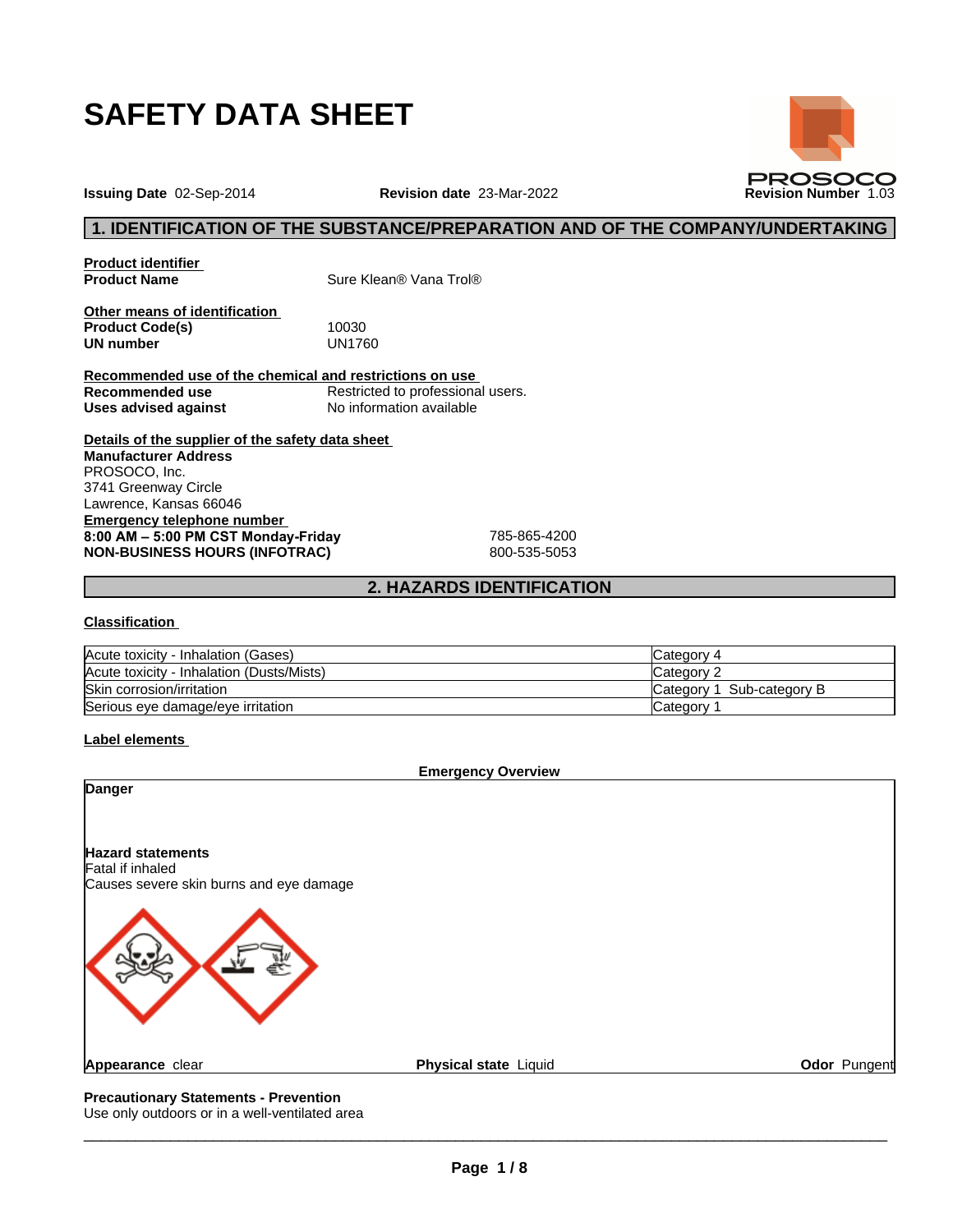Do not breathe dust/fume/gas/mist/vapors/spray Wear respiratory protection Wash face, hands and any exposed skin thoroughly after handling Wear protective gloves/protective clothing/eye protection/face protection

#### **Precautionary Statements - Response**

Immediately call a POISON CENTER or doctor/physician IF IN EYES: Rinse cautiously with water for several minutes. Remove contact lenses, if present and easy to do. Continue rinsing Immediately call a POISON CENTER or doctor/physician IF ON SKIN (or hair): Remove/Take off immediately all contaminated clothing. Rinse skin with water/shower Wash contaminated clothing before reuse IF INHALED: Remove victim to fresh air and keep at rest in a position comfortable for breathing Call a POISON CENTER or doctor/physician if you feel unwell Immediately call a POISON CENTER or doctor/physician IF SWALLOWED: Rinse mouth. DO NOT induce vomiting

 $\_$  ,  $\_$  ,  $\_$  ,  $\_$  ,  $\_$  ,  $\_$  ,  $\_$  ,  $\_$  ,  $\_$  ,  $\_$  ,  $\_$  ,  $\_$  ,  $\_$  ,  $\_$  ,  $\_$  ,  $\_$  ,  $\_$  ,  $\_$  ,  $\_$  ,  $\_$  ,  $\_$  ,  $\_$  ,  $\_$  ,  $\_$  ,  $\_$  ,  $\_$  ,  $\_$  ,  $\_$  ,  $\_$  ,  $\_$  ,  $\_$  ,  $\_$  ,  $\_$  ,  $\_$  ,  $\_$  ,  $\_$  ,  $\_$  ,

#### **Precautionary Statements - Storage**

Store in a well-ventilated place. Keep container tightly closed Store locked up

#### **Precautionary Statements - Disposal**

Dispose of contents/container to an approved waste disposal plant

#### **Hazards not otherwise classified (HNOC)**

**Other information**

## **3. COMPOSITION/INFORMATION ON INGREDIENTS**

| <b>Chemical name</b> | CAS No.   | Weight-%   | <b>Trade Secret</b> |
|----------------------|-----------|------------|---------------------|
| Water                | 7732-18-5 | $60 - 100$ |                     |
| Hydrogen Chloride    | 7647-01-0 | 10 - 30    |                     |
| Glycolic Acid        | 79-14-1   | - 5        |                     |
| Citric acid          | 77-92-9   | - 5        |                     |

\* The exact percentage (concentration) of composition has been withheld as a trade secret.

## **4. FIRST AID MEASURES**

#### **Description of first aid measures**

| <b>General advice</b>              | Immediate medical attention is required.                                                                                                                                                                                                 |
|------------------------------------|------------------------------------------------------------------------------------------------------------------------------------------------------------------------------------------------------------------------------------------|
| Eye contact                        | Immediate medical attention is required. Rinse immediately with plenty of water, also under<br>the eyelids, for at least 15 minutes. Keep eye wide open while rinsing. Do not rub affected<br>area.                                      |
| <b>Skin Contact</b>                | Immediate medical attention is required. Wash off immediately with soap and plenty of<br>water while removing all contaminated clothes and shoes.                                                                                        |
| <b>Inhalation</b>                  | Remove to fresh air. Call a physician or poison control center immediately. If not breathing,<br>give artificial respiration. If breathing is difficult, give oxygen.                                                                    |
| Ingestion                          | Call a physician or poison control center immediately. Do NOT induce vomiting. Clean<br>mouth with water and drink afterwards plenty of water. Never give anything by mouth to an<br>unconscious person. Remove from exposure, lie down. |
| Self-protection of the first aider | Use personal protective equipment as required. Avoid contact with skin, eyes or clothing.                                                                                                                                                |
|                                    |                                                                                                                                                                                                                                          |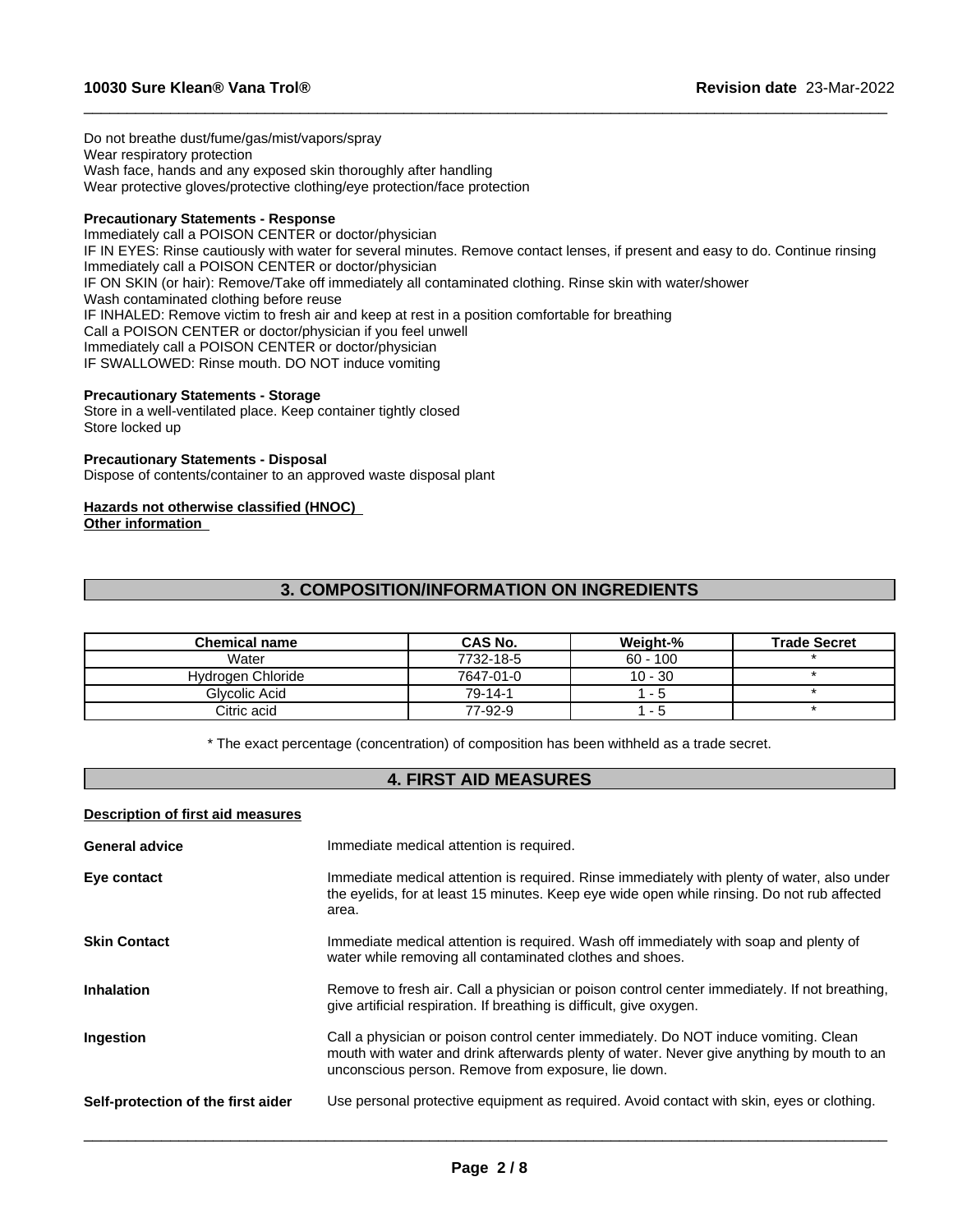#### **Most important symptoms and effects, both acute and delayed**

**Symptoms** The product causes burns of eyes, skin and mucous membranes. Harmful if inhaled. Harmful if swallowed.

 $\_$  ,  $\_$  ,  $\_$  ,  $\_$  ,  $\_$  ,  $\_$  ,  $\_$  ,  $\_$  ,  $\_$  ,  $\_$  ,  $\_$  ,  $\_$  ,  $\_$  ,  $\_$  ,  $\_$  ,  $\_$  ,  $\_$  ,  $\_$  ,  $\_$  ,  $\_$  ,  $\_$  ,  $\_$  ,  $\_$  ,  $\_$  ,  $\_$  ,  $\_$  ,  $\_$  ,  $\_$  ,  $\_$  ,  $\_$  ,  $\_$  ,  $\_$  ,  $\_$  ,  $\_$  ,  $\_$  ,  $\_$  ,  $\_$  ,

#### **Indication of any immediate medical attention and special treatment needed**

**Note to physicians** Treat symptomatically.

## **5. FIRE-FIGHTING MEASURES**

#### **Suitable Extinguishing Media**

Use extinguishing measures that are appropriate to local circumstances and the surrounding environment.

**Unsuitable Extinguishing Media** Caution: Use of water spray when fighting fire may be inefficient.

#### **Specific hazards arising from the chemical**

The product causes burns of eyes, skin and mucous membranes. Thermal decomposition can lead to release of irritating and toxic gases and vapors. In the event of fire and/or explosion do not breathe fumes.

#### **Protective equipment and precautions for firefighters**

As in any fire, wear self-contained breathing apparatus pressure-demand, MSHA/NIOSH (approved or equivalent) and full protective gear.

## **6. ACCIDENTAL RELEASE MEASURES**

#### **Personal precautions, protective equipment and emergency procedures**

| <b>Personal precautions</b>                                  | Evacuate personnel to safe areas. Use personal protective equipment as required. Avoid<br>contact with skin, eyes or clothing. Keep people away from and upwind of spill/leak.                                                       |  |  |
|--------------------------------------------------------------|--------------------------------------------------------------------------------------------------------------------------------------------------------------------------------------------------------------------------------------|--|--|
| <b>Environmental precautions</b>                             |                                                                                                                                                                                                                                      |  |  |
| <b>Environmental precautions</b>                             | Do not allow into any sewer, on the ground or into any body of water. Should not be<br>released into the environment. Prevent product from entering drains. See Section 12 for<br>additional ecological information.                 |  |  |
| Methods and material for containment and cleaning up         |                                                                                                                                                                                                                                      |  |  |
| <b>Methods for containment</b>                               | Prevent further leakage or spillage if safe to do so.                                                                                                                                                                                |  |  |
| Methods for cleaning up                                      | Dam up. Soak up with inert absorbent material. Pick up and transfer to properly labeled<br>containers. Clean contaminated surface thoroughly.                                                                                        |  |  |
|                                                              | 7. HANDLING AND STORAGE                                                                                                                                                                                                              |  |  |
| <b>Precautions for safe handling</b>                         |                                                                                                                                                                                                                                      |  |  |
| Advice on safe handling                                      | Use personal protective equipment as required. Avoid contact with skin, eyes or clothing.<br>Ensure adequate ventilation, especially in confined areas. In case of insufficient ventilation,<br>wear suitable respiratory equipment. |  |  |
| Conditions for safe storage, including any incompatibilities |                                                                                                                                                                                                                                      |  |  |
| <b>Storage Conditions</b>                                    | Keep out of the reach of children. Keep containers tightly closed in a dry, cool and<br>well-ventilated place. Keep in properly labeled containers.                                                                                  |  |  |
| Incompatible materials                                       | Incompatible with strong acids and bases. Incompatible with oxidizing agents. Metals.                                                                                                                                                |  |  |
|                                                              |                                                                                                                                                                                                                                      |  |  |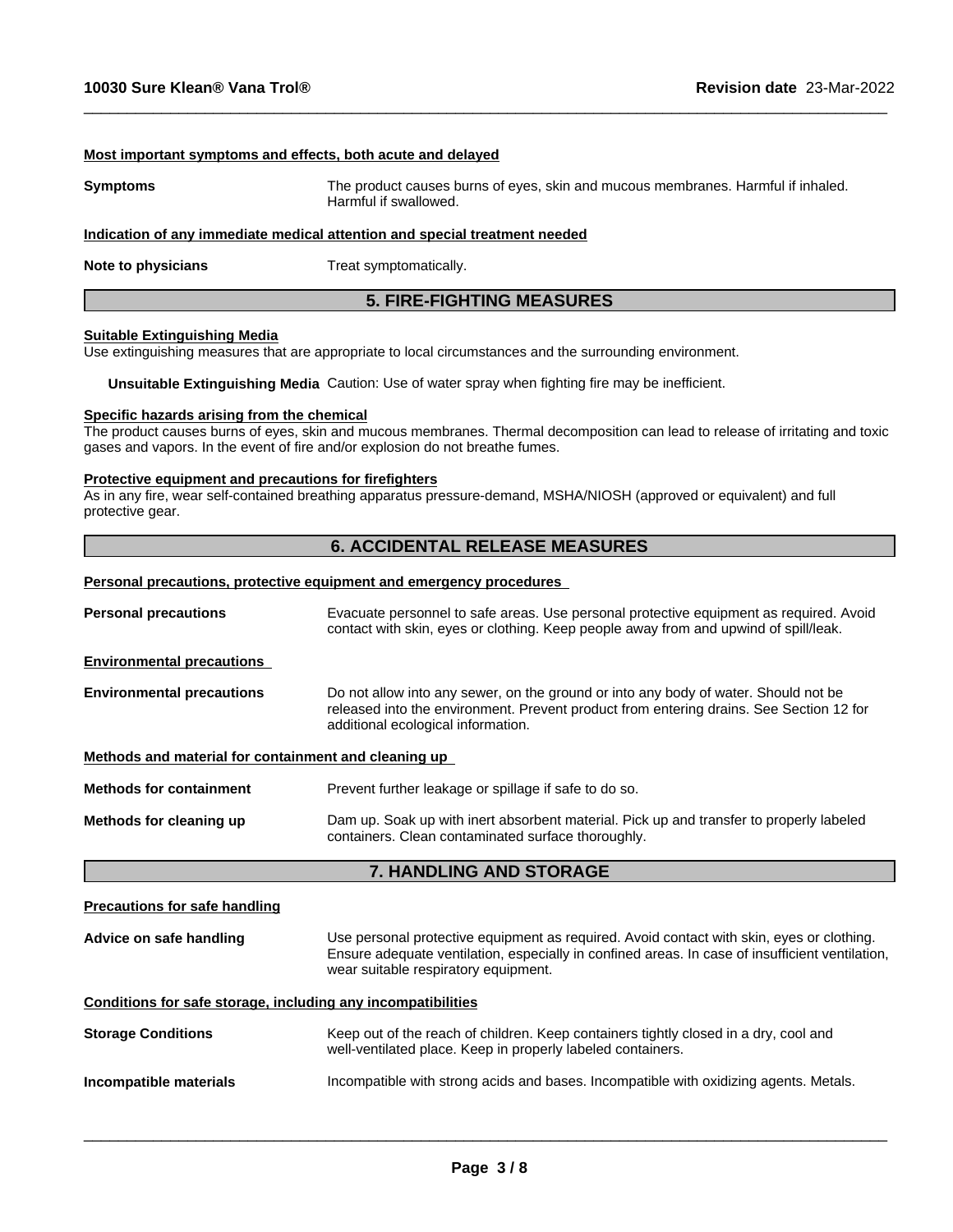# **8. EXPOSURE CONTROLS/PERSONAL PROTECTION**

 $\_$  ,  $\_$  ,  $\_$  ,  $\_$  ,  $\_$  ,  $\_$  ,  $\_$  ,  $\_$  ,  $\_$  ,  $\_$  ,  $\_$  ,  $\_$  ,  $\_$  ,  $\_$  ,  $\_$  ,  $\_$  ,  $\_$  ,  $\_$  ,  $\_$  ,  $\_$  ,  $\_$  ,  $\_$  ,  $\_$  ,  $\_$  ,  $\_$  ,  $\_$  ,  $\_$  ,  $\_$  ,  $\_$  ,  $\_$  ,  $\_$  ,  $\_$  ,  $\_$  ,  $\_$  ,  $\_$  ,  $\_$  ,  $\_$  ,

### **Control parameters**

### **Exposure Guidelines** .

| <b>Chemical name</b>                                                  | <b>ACGIH TLV</b>                                       | <b>OSHA PEL</b>                                                                                                                                                                                                                                                                                                                                                                  | <b>NIOSH IDLH</b>                                             |
|-----------------------------------------------------------------------|--------------------------------------------------------|----------------------------------------------------------------------------------------------------------------------------------------------------------------------------------------------------------------------------------------------------------------------------------------------------------------------------------------------------------------------------------|---------------------------------------------------------------|
| Hydrogen Chloride<br>7647-01-0                                        | Ceiling: 2 ppm                                         | (vacated) Ceiling: 5 ppm<br>(vacated) Ceiling: 7 mg/m <sup>3</sup><br>Ceiling: 5 ppm<br>Ceiling: $7 \text{ mg/m}^3$                                                                                                                                                                                                                                                              | IDLH: 50 ppm<br>Ceiling: 5 ppm<br>Ceiling: $7 \text{ mg/m}^3$ |
| NIOSH IDLH Immediately Dangerous to Life or Health                    |                                                        |                                                                                                                                                                                                                                                                                                                                                                                  |                                                               |
| <b>Other information</b>                                              | (11th Cir., 1992).                                     | Vacated limits revoked by the Court of Appeals decision in AFL-CIO v. OSHA, 965 F.2d 962                                                                                                                                                                                                                                                                                         |                                                               |
| Appropriate engineering controls                                      |                                                        |                                                                                                                                                                                                                                                                                                                                                                                  |                                                               |
| <b>Engineering Controls</b>                                           | passersby, and non-masonry surfaces.                   | Showers. Eyewash stations. Ventilation systems. Application equipment, scaffolding, swing<br>stages and support systems must be constructed of acid resistant materials. Brush on or<br>apply at the lowest practical pressure. Do not atomize during application. Beware of wind<br>drift. Proper work practices and planning should be utilized to avoid contact with workers, |                                                               |
| Individual protection measures, such as personal protective equipment |                                                        |                                                                                                                                                                                                                                                                                                                                                                                  |                                                               |
| <b>Eye/face protection</b>                                            | Tight sealing safety goggles. Face protection shield.  |                                                                                                                                                                                                                                                                                                                                                                                  |                                                               |
| Skin and body protection                                              | Wear protective gloves and protective clothing.        |                                                                                                                                                                                                                                                                                                                                                                                  |                                                               |
| <b>Respiratory protection</b>                                         | provided in accordance with current local regulations. | If exposure limits are exceeded or irritation is experienced, NIOSH/MSHA approved<br>respiratory protection should be worn. Positive-pressure supplied air respirators may be<br>required for high airborne contaminant concentrations. Respiratory protection must be                                                                                                           |                                                               |
| <b>General Hygiene Considerations</b>                                 |                                                        | Wash contaminated clothing before reuse. When using do not eat, drink or smoke. Keep<br>away from food, drink and animal feeding stuffs. Regular cleaning of equipment, work area<br>and clothing is recommended. Avoid contact with skin, eyes or clothing.                                                                                                                     |                                                               |
|                                                                       | <b>9. PHYSICAL AND CHEMICAL PROPERTIES</b>             |                                                                                                                                                                                                                                                                                                                                                                                  |                                                               |

# **9. PHYSICAL AND CHEMICAL PROPERTIES**

## **Information on basic physical and chemical properties**

| <b>Physical state</b><br>Appearance<br>Color | Liquid<br>clear<br>amber | Odor<br>Odor threshold | Pungent<br>No information available |
|----------------------------------------------|--------------------------|------------------------|-------------------------------------|
| <b>Property</b>                              | Values                   | Remarks • Method       |                                     |
| рH                                           | 0.3                      | @ 1:6 Dilution         |                                     |
| Melting point / freezing point °F            | $-30$ °C / $-22$ °F      |                        |                                     |
| Boiling point / boiling range                | No information available |                        |                                     |
| <b>Flash point</b>                           |                          | Not Applicable         |                                     |
| <b>Evaporation rate</b>                      | No information available |                        |                                     |
| Flammability (solid, gas)                    | No information available |                        |                                     |
| <b>Flammability Limit in Air</b>             |                          |                        |                                     |
| <b>Upper flammability limit:</b>             | No information available |                        |                                     |
| Lower flammability limit:                    | No information available |                        |                                     |
| Vapor pressure                               | No information available |                        |                                     |
| Vapor density                                | No information available |                        |                                     |
| <b>Specific gravity</b>                      | 1.11                     |                        |                                     |
| <b>Water solubility</b>                      | completely soluble       |                        |                                     |
| Solubility in other solvents                 | No information available |                        |                                     |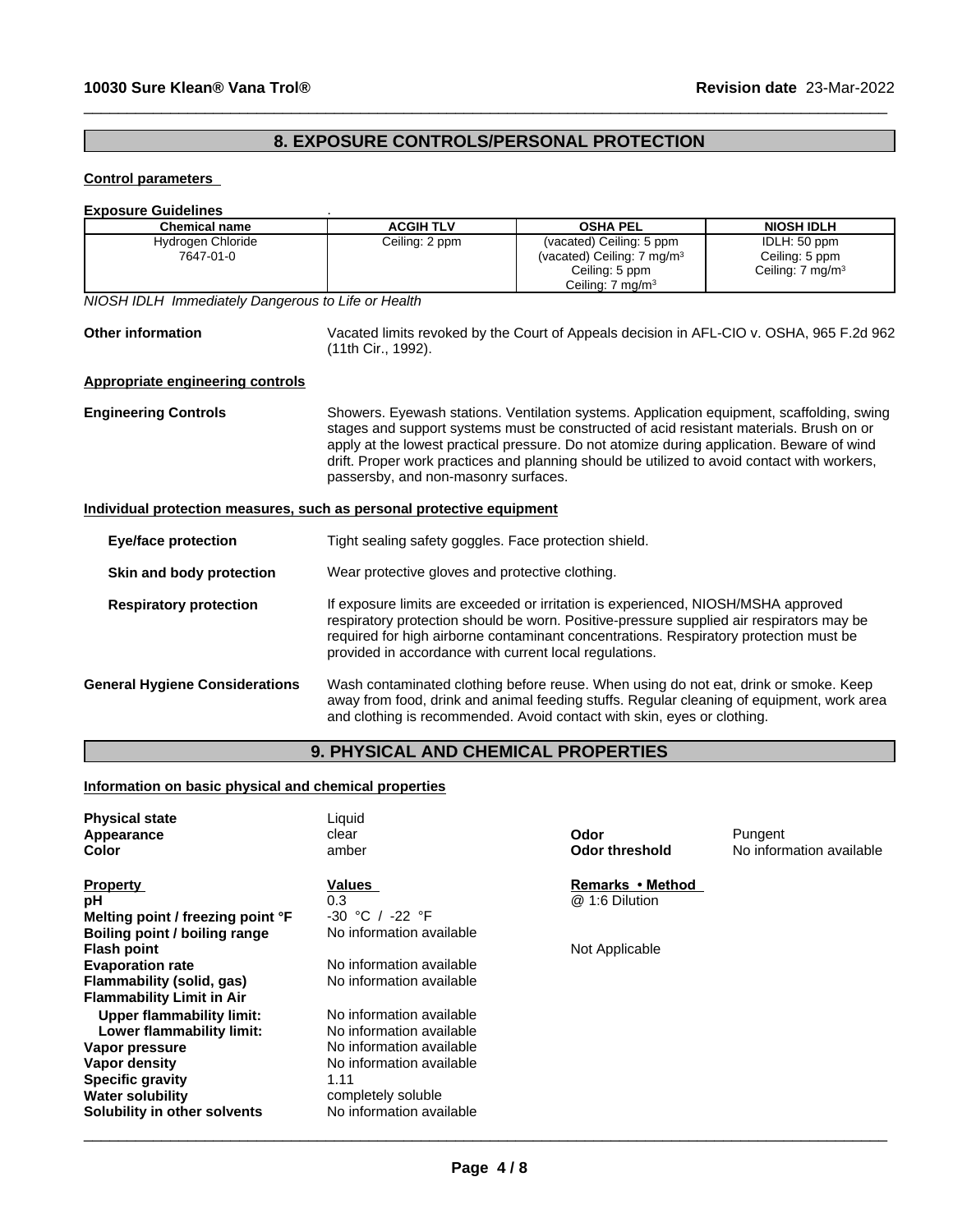#### **Partition coefficient**<br> **Autoignition temperature**<br>
No information available **Autoignition temperature No information available**<br> **Decomposition temperature No information available Decomposition temperature** No information available<br> **Kinematic viscosity** No information available **Kinematic viscosity Dynamic viscosity** No information available

## **10. STABILITY AND REACTIVITY**

 $\_$  ,  $\_$  ,  $\_$  ,  $\_$  ,  $\_$  ,  $\_$  ,  $\_$  ,  $\_$  ,  $\_$  ,  $\_$  ,  $\_$  ,  $\_$  ,  $\_$  ,  $\_$  ,  $\_$  ,  $\_$  ,  $\_$  ,  $\_$  ,  $\_$  ,  $\_$  ,  $\_$  ,  $\_$  ,  $\_$  ,  $\_$  ,  $\_$  ,  $\_$  ,  $\_$  ,  $\_$  ,  $\_$  ,  $\_$  ,  $\_$  ,  $\_$  ,  $\_$  ,  $\_$  ,  $\_$  ,  $\_$  ,  $\_$  ,

# **Reactivity**

No data available

#### **Chemical stability**

Stable under recommended storage conditions.

#### **Possibility of hazardous reactions**

None under normal processing.

#### **Conditions to avoid**

Strong bases.

#### **Incompatible materials**

Incompatible with strong acids and bases. Incompatible with oxidizing agents. Metals.

#### **Hazardous decomposition products**

Thermal decomposition can lead to release of irritating and toxic gases and vapors.

## **11. TOXICOLOGICAL INFORMATION**

#### **Information on likely routes of exposure**

| <b>Product Information</b> | Corrosive Harmful by inhalation, in contact with skin and if swallowed |
|----------------------------|------------------------------------------------------------------------|
| <b>Inhalation</b>          | Avoid breathing vapors or mists.                                       |
| Eye contact                | Corrosive to the eyes and may cause severe damage including blindness. |
| <b>Skin Contact</b>        | Corrosive. Contact causes severe skin irritation and possible burns.   |
| Ingestion                  | Harmful if swallowed. Can burn mouth, throat, and stomach.             |

#### **Component Information**

| <b>Chemical name</b> | LD50/Oral             | LD50/Dermal             | <b>Inhalation LC50</b>                     |
|----------------------|-----------------------|-------------------------|--------------------------------------------|
| Water                | $> 90$ mL/kg (Rat)    |                         |                                            |
| 7732-18-5            |                       |                         |                                            |
| Hydrogen Chloride    | 238 - 277 mg/kg (Rat) | $>$ 5010 mg/kg (Rabbit) | $= 1.68$ mg/L (Rat) 1 h                    |
| 7647-01-0            |                       |                         |                                            |
| Glycolic Acid        | $= 1950$ mg/kg (Rat)  |                         | $(Rat)$ 4 h > 5.2 mg/L $($<br>$= 3.6$ mg/L |
| 79-14-1              |                       |                         | $Rat$ ) 4 h                                |
| Citric acid          | $=$ 3 g/kg (Rat)      | $>$ 2000 mg/kg (Rat)    |                                            |
| 77-92-9              |                       |                         |                                            |

#### **Symptoms related to the physical, chemical and toxicological characteristics**

**Symptoms** The product causes burns of eyes, skin and mucous membranes. Harmful by inhalation and if swallowed.

 $\overline{\phantom{a}}$  ,  $\overline{\phantom{a}}$  ,  $\overline{\phantom{a}}$  ,  $\overline{\phantom{a}}$  ,  $\overline{\phantom{a}}$  ,  $\overline{\phantom{a}}$  ,  $\overline{\phantom{a}}$  ,  $\overline{\phantom{a}}$  ,  $\overline{\phantom{a}}$  ,  $\overline{\phantom{a}}$  ,  $\overline{\phantom{a}}$  ,  $\overline{\phantom{a}}$  ,  $\overline{\phantom{a}}$  ,  $\overline{\phantom{a}}$  ,  $\overline{\phantom{a}}$  ,  $\overline{\phantom{a}}$ 

#### **Delayed and immediate effects as well as chronic effects from short and long-term exposure**

| <b>Sensitization</b>   | No information available. |
|------------------------|---------------------------|
| Germ cell mutagenicity | No information available. |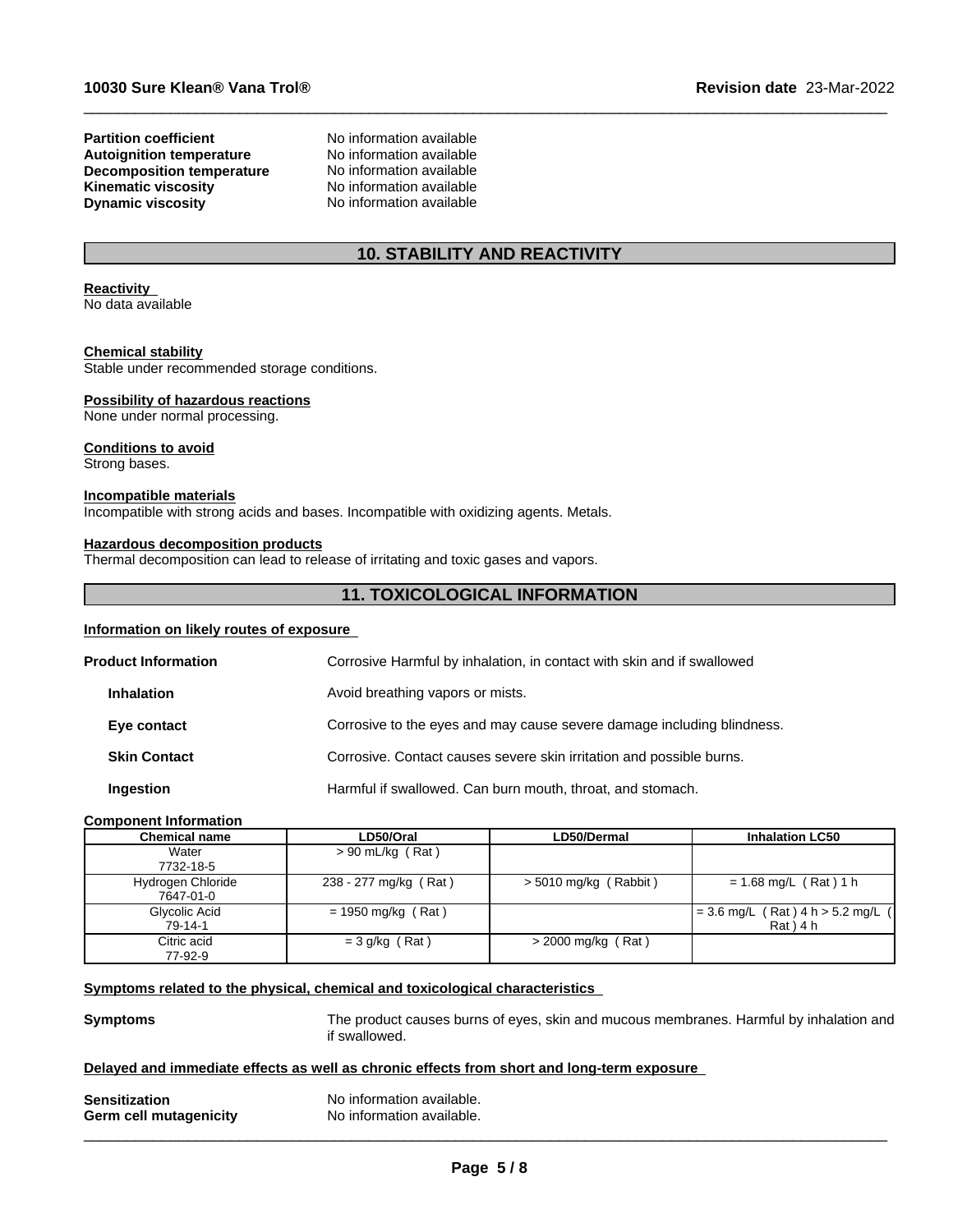**Carcinogenicity** This product does not contain any carcinogens or potential carcinogens as listed by OSHA, IARC or NTP.

 $\_$  ,  $\_$  ,  $\_$  ,  $\_$  ,  $\_$  ,  $\_$  ,  $\_$  ,  $\_$  ,  $\_$  ,  $\_$  ,  $\_$  ,  $\_$  ,  $\_$  ,  $\_$  ,  $\_$  ,  $\_$  ,  $\_$  ,  $\_$  ,  $\_$  ,  $\_$  ,  $\_$  ,  $\_$  ,  $\_$  ,  $\_$  ,  $\_$  ,  $\_$  ,  $\_$  ,  $\_$  ,  $\_$  ,  $\_$  ,  $\_$  ,  $\_$  ,  $\_$  ,  $\_$  ,  $\_$  ,  $\_$  ,  $\_$  ,

|                                 | .                         |             |            |             |
|---------------------------------|---------------------------|-------------|------------|-------------|
| <b>Chemical name</b>            | <b>ACGIH</b>              | <b>IARC</b> | <b>NTP</b> | <b>OSHA</b> |
| Hydrogen Chloride<br>7647-01-0  |                           | Group 3     |            |             |
| <b>Reproductive toxicity</b>    | No information available. |             |            |             |
| <b>STOT - single exposure</b>   | No information available. |             |            |             |
| <b>STOT - repeated exposure</b> | No information available. |             |            |             |
| <b>Aspiration hazard</b>        | No information available. |             |            |             |
|                                 |                           |             |            |             |

## **Numerical measures of toxicity - Product Information**

**Unknown acute toxicity The following values are calculated based on chapter 3.1 of the GHS document** . **ATEmix (oral)** 3515 mg/kg **ATEmix (dermal)** 28180 mg/kg<br>**ATEmix (inhalation-gas)** 3168 mg/l **ATEmix (inhalation-gas)** 3168 mg/l **ATEmix (inhalation-dust/mist)** 

# **12. ECOLOGICAL INFORMATION**

#### **Ecotoxicity**

| <b>Chemical name</b> | Algae/aguatic plants     | Fish                         | <b>Toxicity to</b><br>microorganisms | <b>Crustacea</b> |
|----------------------|--------------------------|------------------------------|--------------------------------------|------------------|
| Glycolic Acid        | $\overline{\phantom{a}}$ | 5000: 96 h Brachydanio rerio |                                      |                  |
| 79-14-1              |                          | mg/L LC50 static             |                                      |                  |
| Citric acid          | $\sim$                   | 1516: 96 h Lepomis           |                                      |                  |
| 77-92-9              |                          | macrochirus mg/L LC50        |                                      |                  |

#### **Persistence and degradability**

No information available.

#### **Bioaccumulation**

No information available.

| <b>Chemical name</b>           | <b>Partition coefficient</b> |
|--------------------------------|------------------------------|
| Glycolic Acid<br>$79 - 14 - 1$ | $-1.11$                      |
| Citric acid<br>77-92-9         | $-1.72$<br>- 1               |

**Other adverse effects** No information available

## **13. DISPOSAL CONSIDERATIONS**

| Waste treatment methods       |                                                                                                        |
|-------------------------------|--------------------------------------------------------------------------------------------------------|
| <b>Disposal of wastes</b>     | Disposal should be in accordance with applicable regional, national and local laws and<br>regulations. |
| <b>Contaminated packaging</b> | Do not reuse container.                                                                                |
| <b>US EPA Waste Number</b>    | D002                                                                                                   |

## **14. TRANSPORT INFORMATION**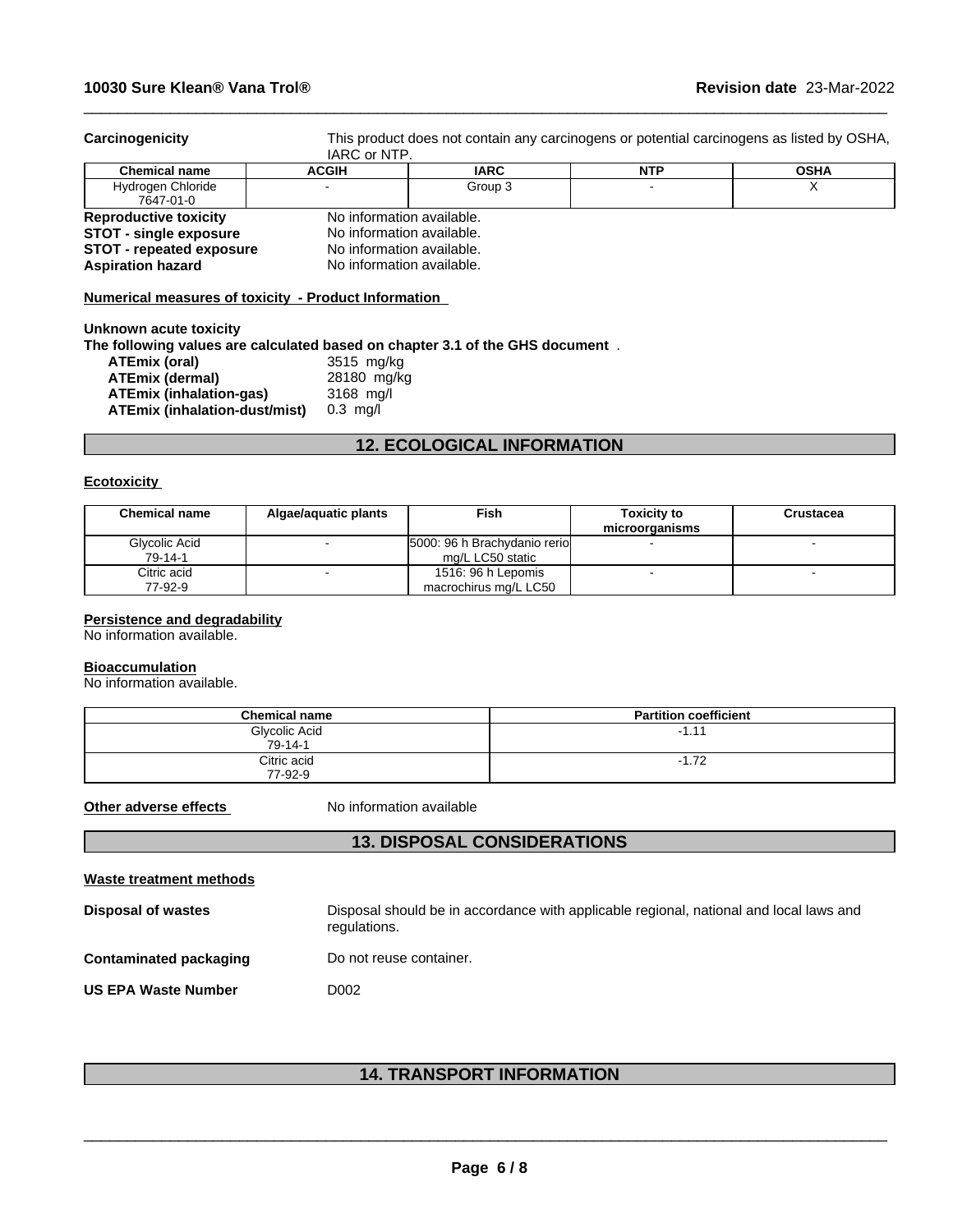| DOT                        | Regulated                                                      |
|----------------------------|----------------------------------------------------------------|
| UN number                  | UN1760                                                         |
| UN proper shipping name    | Corrosive liquid, n.o.s. (Hydrochloric and Hydroxyacetic Acid) |
| Transport hazard class(es) |                                                                |
| Packing group              |                                                                |

## **15. REGULATORY INFORMATION**

 $\_$  ,  $\_$  ,  $\_$  ,  $\_$  ,  $\_$  ,  $\_$  ,  $\_$  ,  $\_$  ,  $\_$  ,  $\_$  ,  $\_$  ,  $\_$  ,  $\_$  ,  $\_$  ,  $\_$  ,  $\_$  ,  $\_$  ,  $\_$  ,  $\_$  ,  $\_$  ,  $\_$  ,  $\_$  ,  $\_$  ,  $\_$  ,  $\_$  ,  $\_$  ,  $\_$  ,  $\_$  ,  $\_$  ,  $\_$  ,  $\_$  ,  $\_$  ,  $\_$  ,  $\_$  ,  $\_$  ,  $\_$  ,  $\_$  ,

**International Inventories DSL/NDSL** 

Complies<br>Complies

#### **Legend:**

 *TSCA - United States Toxic Substances Control Act Section 8(b) Inventory DSL/NDSL - Canadian Domestic Substances List/Non-Domestic Substances List*

#### **US Federal Regulations**

#### **SARA 313**

Section 313 of Title III of the Superfund Amendments and Reauthorization Act of 1986 (SARA). This product contains a chemical or chemicals which are subject to the reporting requirements of the Act and Title 40 of the Code of Federal Regulations, Part 372

| <b>Chemical name</b>                  | <b>CAS No.</b> | Weight-%  | <b>SARA 313 - Threshold</b> |
|---------------------------------------|----------------|-----------|-----------------------------|
|                                       |                |           | Values %                    |
| Hydrogen Chloride - 7647-01-0         | 7647-01-0      | $10 - 30$ | 1.0                         |
| <b>SARA 311/312 Hazard Categories</b> |                |           |                             |
| Acute health hazard                   | Yes            |           |                             |
| <b>Chronic Health Hazard</b>          | No             |           |                             |
| <b>Fire hazard</b>                    | No             |           |                             |
| Sudden release of pressure hazard     | No             |           |                             |
| <b>Reactive Hazard</b>                | No             |           |                             |

## **CWA (Clean WaterAct)**

This product contains the following substances which are regulated pollutants pursuant to the Clean Water Act (40 CFR 122.21 and 40 CFR 122.42)

| Chemical name                  | <b>CWA - Reportable</b><br>Quantities | <b>CWA - Toxic Pollutants</b> | <b>CWA - Priority Pollutants</b> | <b>CWA - Hazardous</b><br><b>Substances</b> |
|--------------------------------|---------------------------------------|-------------------------------|----------------------------------|---------------------------------------------|
| Hydrogen Chloride<br>7647-01-0 | 5000 lb                               |                               |                                  |                                             |

#### **CERCLA**

This material, as supplied, contains one or more substances regulated as a hazardous substance under the Comprehensive Environmental Response Compensation and Liability Act (CERCLA) (40 CFR 302)

| <b>Chemical name</b> | <b>Hazardous Substances RQs</b><br>- 40- | .A/SARA RQ<br><b>CERCL</b> | <b>Reportable Quantity (RQ)</b>              |
|----------------------|------------------------------------------|----------------------------|----------------------------------------------|
| Chloride<br>Hvdroaen | FOOO II<br>5000 lb                       | 5000 lb                    | I RQ<br>$5000$ lb final $\sim$<br>RQ         |
| 7647<br>7-01-0       |                                          |                            | <b>RQ</b><br>2270<br>DC.<br>⊧ka final<br>RQ. |

## **US State Regulations**

#### **California Proposition 65**

This product does not contain any Proposition 65 chemicals

### **U.S. State Right-to-Know Regulations**

|  | Chemical<br>name | <b>New</b><br>I | ша<br>. | anıa |
|--|------------------|-----------------|---------|------|
|--|------------------|-----------------|---------|------|